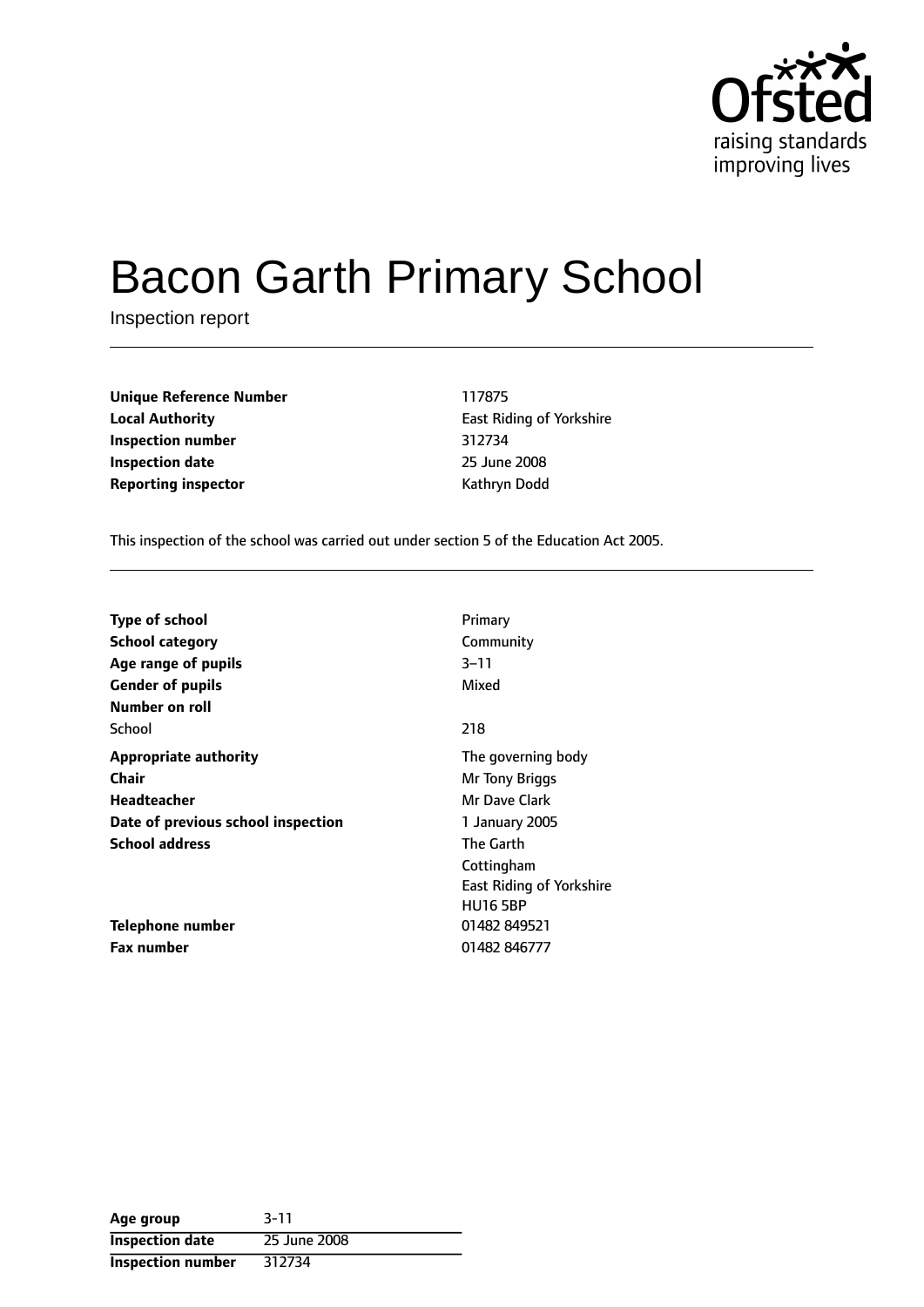.

© Crown copyright 2008

#### Website: www.ofsted.gov.uk

This document may be reproduced in whole or in part for non-commercial educational purposes, provided that the information quoted is reproduced without adaptation and the source and date of publication are stated.

Further copies of this report are obtainable from the school. Under the Education Act 2005, the school must provide a copy of this report free of charge to certain categories of people. A charge not exceeding the full cost of reproduction may be made for any other copies supplied.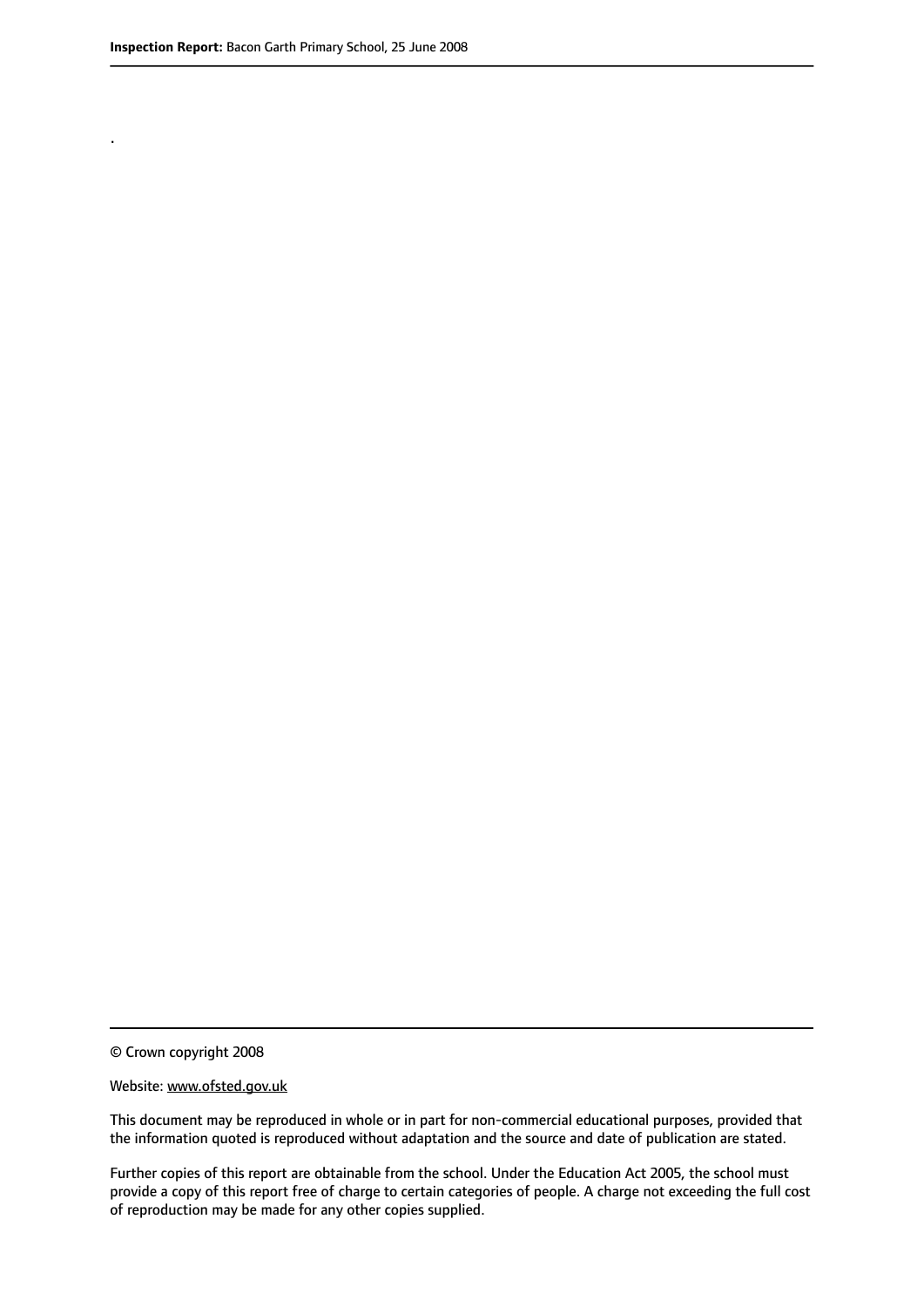# **Introduction**

The inspection was carried out by one Additional Inspector. The inspector evaluated the overall effectiveness of the school and investigated the following issues: the standards that pupils reach by the end of Years 2 and 6 in English, the rate of progress pupils make from their different starting points, particularly in the Foundation Stage (Nursery and Reception classes) and in Years 1 and 2, the quality of the provision in Years 1 and 2, and the capacity for the school to continue to improve further. Evidence was gathered from the school'sself-evaluation, nationally and locally published assessment data, the school's records of pupils' progress, observations of lessons, playtime and the school's plans for further improvement. Discussions with staff, pupils and governors were held, and questionnaires returned by parents were considered. Other aspects of the school's work were not investigated in detail, but the inspector found no evidence to suggest that the school's own assessments, as given in its self-evaluation, were not justified, and these have been included where appropriate in this report.

# **Description of the school**

Almost all the pupils at this average sized school are from White British backgrounds. In recent years, the number of pupils on roll has been increasing and pupils are now taught in single-age classes. The proportion of pupils entitled to free school meals is above average. Although the proportion of pupils with learning difficulties and/or disabilities is broadly average, the proportion with a statement of special educational need is much higher than average. The Nursery serves the catchment areas of several schools and only about one third of the children transfer to Bacon Garth's Reception class. Purpose-built accommodation for the Nursery and Reception classes has recently been opened. The school holds a number of awards including the Healthy Schools, Activemark, Inclusion and Football Association Charter Standard Awards.

### **Key for inspection grades**

| Grade 1 | Outstanding  |
|---------|--------------|
| Grade 2 | Good         |
| Grade 3 | Satisfactory |
| Grade 4 | Inadequate   |
|         |              |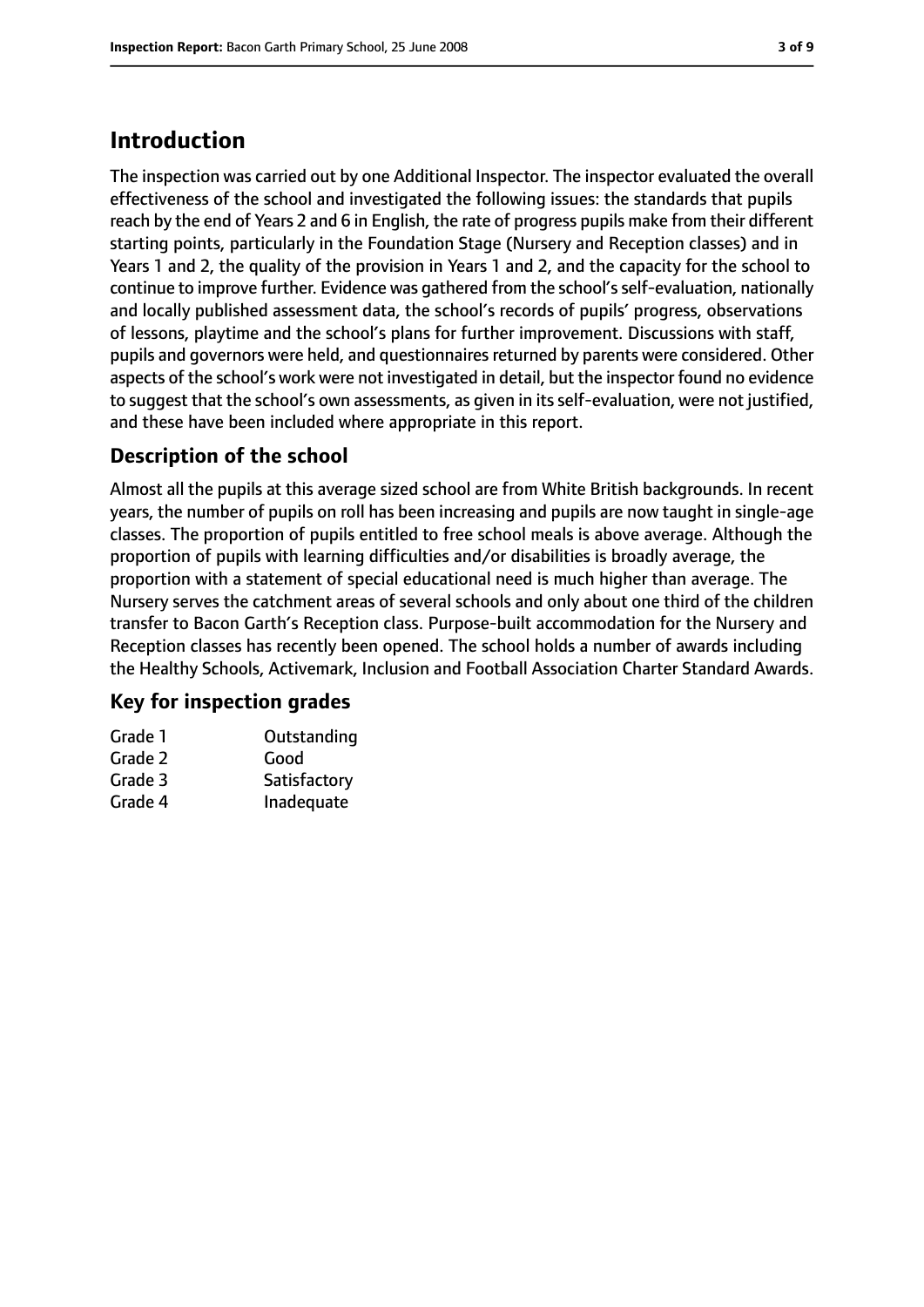# **Overall effectiveness of the school**

#### **Grade: 2**

This good school has an accurate view of its own effectiveness and provides good value for money. Many aspects are outstanding, such as the quality of education provided in the Foundation Stage, the way in which pupils are cared for and nurtured and the outstanding leadership of the headteacher. Pupils' personal development and well-being, including their spiritual, moral, social and cultural development, are outstanding. Relationships between staff and pupils are extremely positive. Other strong elements include the exciting range of extra-curricular activities that enable pupils to develop a real joy in learning. Pupils behave extremely well, show commendable attitudes to learning and speak very knowledgeably about how to keep safe and healthy. Pupils are very keen to contribute positively towards their school, the local community and the wider world. These remarkable personal qualities provide an encouraging platform upon which to develop their academic achievement even further and prepare them to become mature and confident young adults. The school enjoys a very good reputation in the locality. Parents express their overwhelming support. They are very confident that their children receive a good quality education. Many comment on how this reflects the exceptional leadership of the headteacher, as well as the total commitment and dedication of everyone to their children's welfare and achievements.

As a result of good quality of teaching and learning and a good curriculum, pupils between Years 3 and 6 make good progress. Standards at the end of Year 6 are above average and, in recent years, have been rising. Between Years 3 and 6, high expectations, work that is well matched to pupils' varying learning needs, very effective questioning that keeps pupils on their toes, and the setting and sharing of challenging learning targets with the pupils, all make a strong contribution to their good progress. This is most evident in Year 6 where teaching is often outstanding. In Years 1 and 2, these characteristics are not seen as consistently. As a result, learning moves forward at a sound, rather than swift rate. Progress for the more able pupils in particular, is sometimes too slow.

Standards by Year 6 are above average overall, although they are much higher in mathematics and science than they are in English, and in particular writing. This is why there have been many recent adaptations to the curriculum. These changes are already starting to pay dividends, so that progress is accelerating, particularly in reading and between Years 3 and 6. Even so, school data suggest that current standards remain lower in English overall. Progress in writing sometimes continues to be hampered by both a lack of opportunities for practising writing as part of work in other subjects and by the frequent use of uninspiring worksheets in Years 1 and 2.

Pupils with learning difficulties and/or disabilities make outstanding progress. This is because of a particularly good range of support programmes and very successful partnerships between staff, parents and external support agencies. Many caring and sensitive support staff work together effectively to provide very strong support. Procedures for safeguarding pupils are in place and pupils are very confident that, if they have any concerns, there is always someone on hand to help.

Pupils' good overall academic achievement and their outstanding personal development are the result of good quality of leadership, management and governance. The headteacher's infectious enthusiasm for ensuring that pupils can achieve their best in a particularly safe, warm and enriching setting is highly evident. The professionalism, commitment and dedication of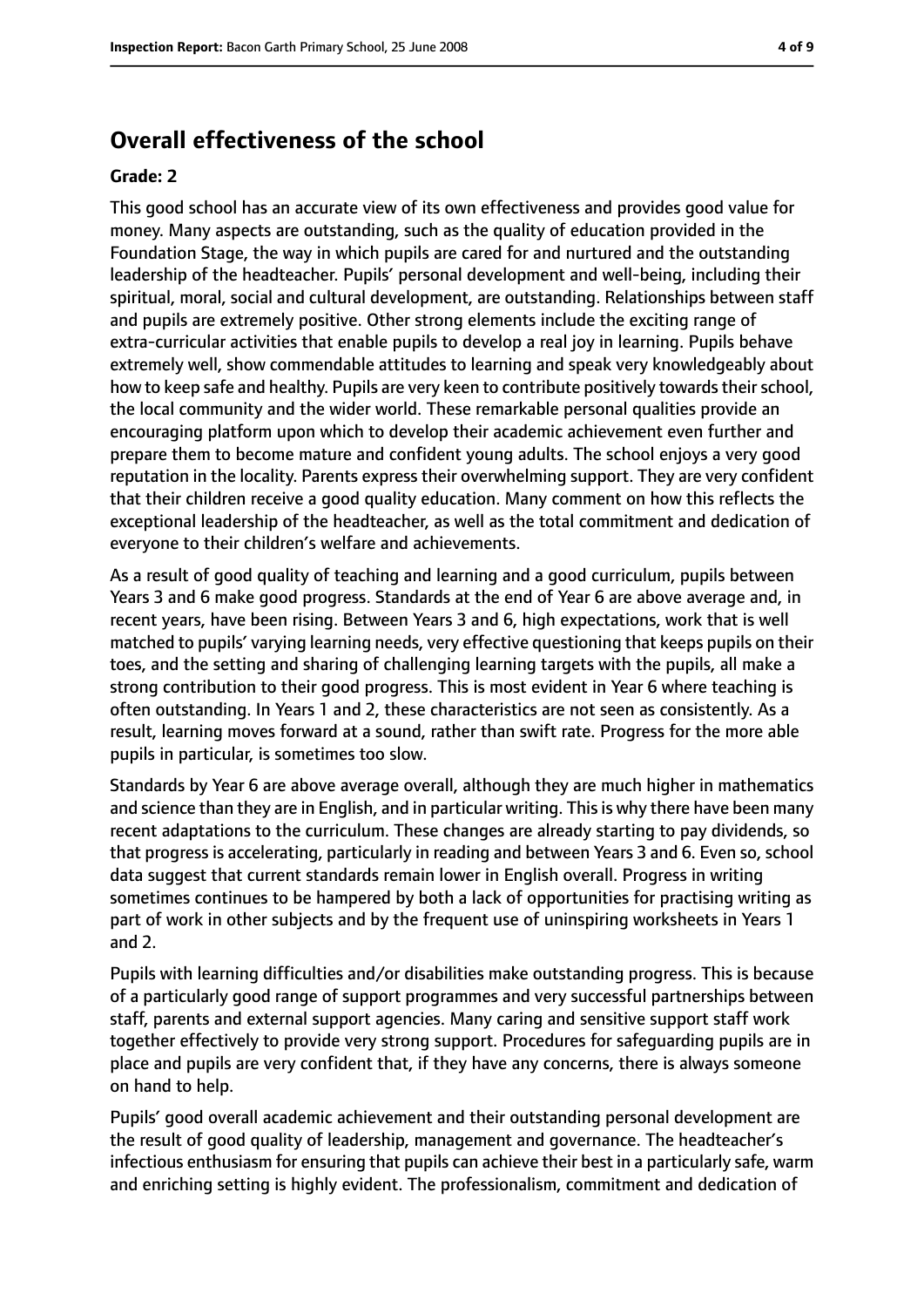staff make a strong contribution to the school's success. It is clear that this good school has a strong determination to be even better. This is why no stone is left unturned when it comes to identifying what else might be done to raise achievement further. Procedures for monitoring and evaluating information about the school's performance and about the quality of provision are particularly rigorous. This, along with regular consultation with staff, parents, pupils and governors, and the very watchful eye kept on pupils' achievement, give a very accurate steer.

Although an all-embracing agenda for improvement has been identified, everyone remains clearly focused on the key priorities, such as raising standards in English and accelerating progress in Years 1 and 2. The school has made good improvement since the previous inspection, particularly raising the standards reached at the end of Year 6 and the quality of the accommodation and learning environment. There is a good capacity to continue to improve further.

### **Effectiveness of the Foundation Stage**

### **Grade: 1**

When children start in the Nursery, their skills are below what is typical for their age. The skills for a minority of children are sometimes well below expected levels, particularly those who transfer to this school's Reception class. Exceedingly warm and caring relationships between adults and children, along with the particularly bright, lively and well resourced learning environment, ensure that children quickly develop a real hunger for learning, and settle into school routines without difficulty. Through themed work, such as `the seaside', clever links between activities across the various areas of learning are established. This helps to fire children's imaginations and curiosity. The teacher and support staff work together very closely to find out how well children are progressing. They use their on-going records particularly well to make sure that the activities and teachers' questioning help children to build securely on what they can already do. Adults make the most of every opportunity to help children to learn to get along well together, talk about their learning, to grow in confidence and to behave really well. The Foundation Stage leader makes a major contribution to improving provision, which has strengthened since the previous inspection. The combined efforts of staff at all levels have facilitated a particularly smooth transition into the new accommodation. By the time children start Year 1, they have made outstanding progress and most have reached the goals set nationally for their learning.

### **What the school should do to improve further**

- Strengthen the quality of teaching and learning and the curriculum in Years 1 and 2, to help accelerate pupils' progress, particularly for the more able.
- Provide increased opportunities for pupils to practise their writing skills in other subjects, so that standards in English, particularly in writing, improve further.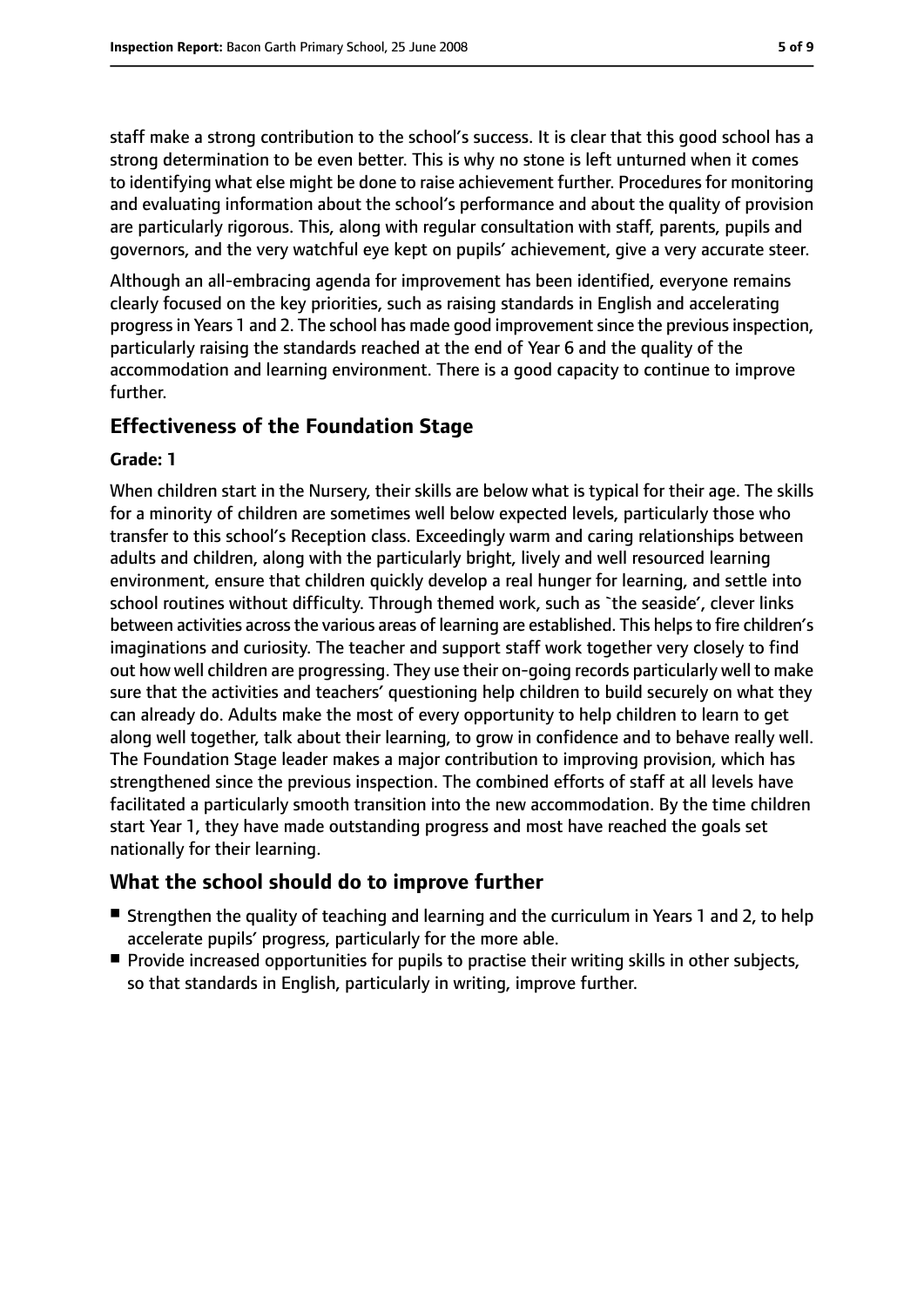**Any complaints about the inspection or the report should be made following the procedures set out in the guidance 'Complaints about school inspection', which is available from Ofsted's website: www.ofsted.gov.uk.**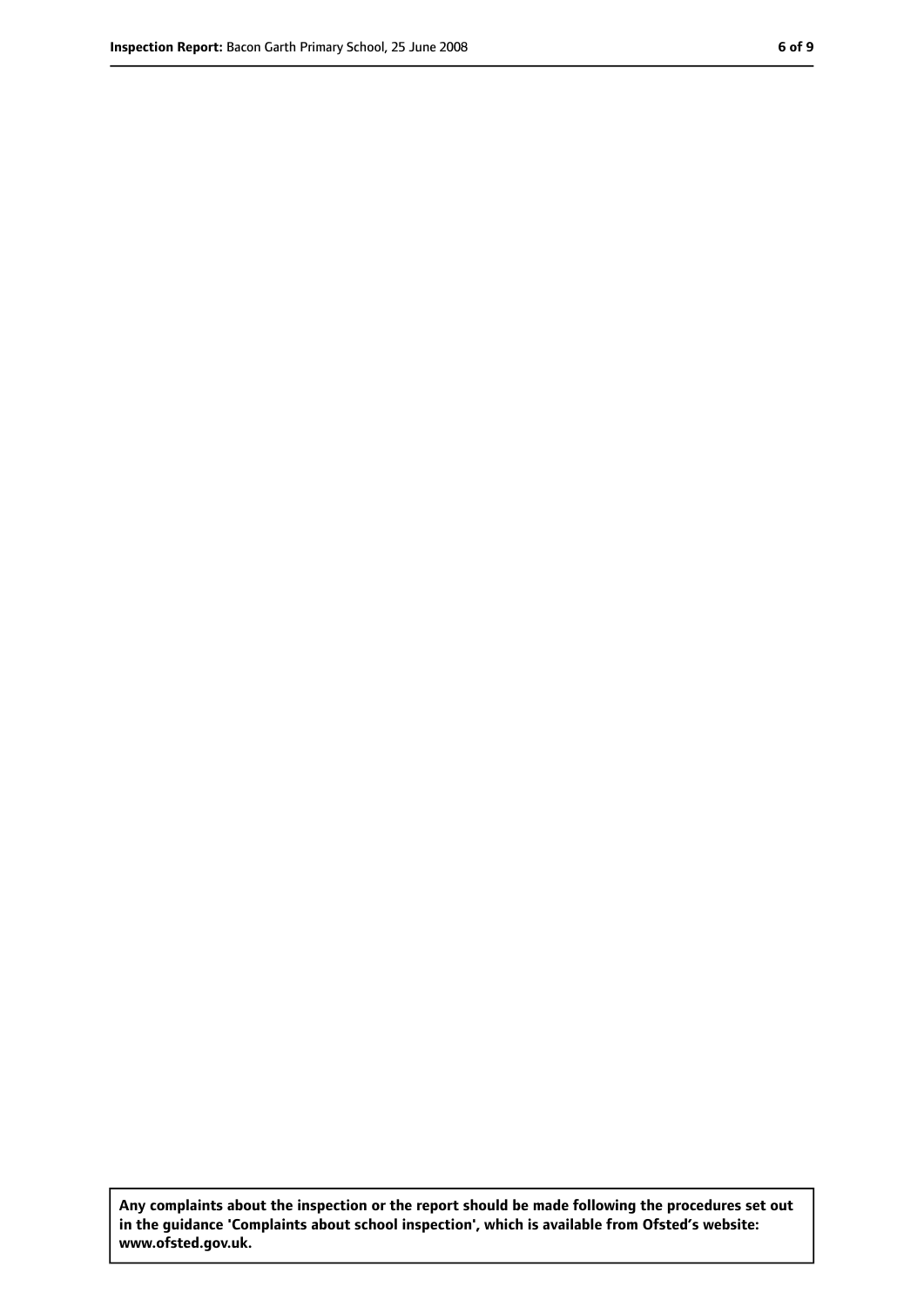### **Annex A**

# **Inspection judgements**

| $^{\backprime}$ Key to judgements: grade 1 is outstanding, grade 2 good, grade 3 satisfactory, and | <b>School</b>  |
|----------------------------------------------------------------------------------------------------|----------------|
| arade 4 inadequate                                                                                 | <b>Overall</b> |

# **Overall effectiveness**

| How effective, efficient and inclusive is the provision of education, integrated<br>care and any extended services in meeting the needs of learners? |     |
|------------------------------------------------------------------------------------------------------------------------------------------------------|-----|
| Effective steps have been taken to promote improvement since the last<br>inspection                                                                  | Yes |
| How well does the school work in partnership with others to promote learners'<br>well-being?                                                         |     |
| The effectiveness of the Foundation Stage                                                                                                            |     |
| The capacity to make any necessary improvements                                                                                                      |     |

### **Achievement and standards**

| How well do learners achieve?                                                                               |  |
|-------------------------------------------------------------------------------------------------------------|--|
| The standards <sup>1</sup> reached by learners                                                              |  |
| How well learners make progress, taking account of any significant variations between<br>groups of learners |  |
| How well learners with learning difficulties and disabilities make progress                                 |  |

### **Personal development and well-being**

| How good is the overall personal development and well-being of the<br>learners?                                  |  |
|------------------------------------------------------------------------------------------------------------------|--|
| The extent of learners' spiritual, moral, social and cultural development                                        |  |
| The extent to which learners adopt healthy lifestyles                                                            |  |
| The extent to which learners adopt safe practices                                                                |  |
| How well learners enjoy their education                                                                          |  |
| The attendance of learners                                                                                       |  |
| The behaviour of learners                                                                                        |  |
| The extent to which learners make a positive contribution to the community                                       |  |
| How well learners develop workplace and other skills that will contribute to<br>their future economic well-being |  |

### **The quality of provision**

| How effective are teaching and learning in meeting the full range of the<br>learners' needs?          |  |
|-------------------------------------------------------------------------------------------------------|--|
| How well do the curriculum and other activities meet the range of needs<br>and interests of learners? |  |
| How well are learners cared for, guided and supported?                                                |  |

 $^1$  Grade 1 - Exceptionally and consistently high; Grade 2 - Generally above average with none significantly below average; Grade 3 - Broadly average to below average; Grade 4 - Exceptionally low.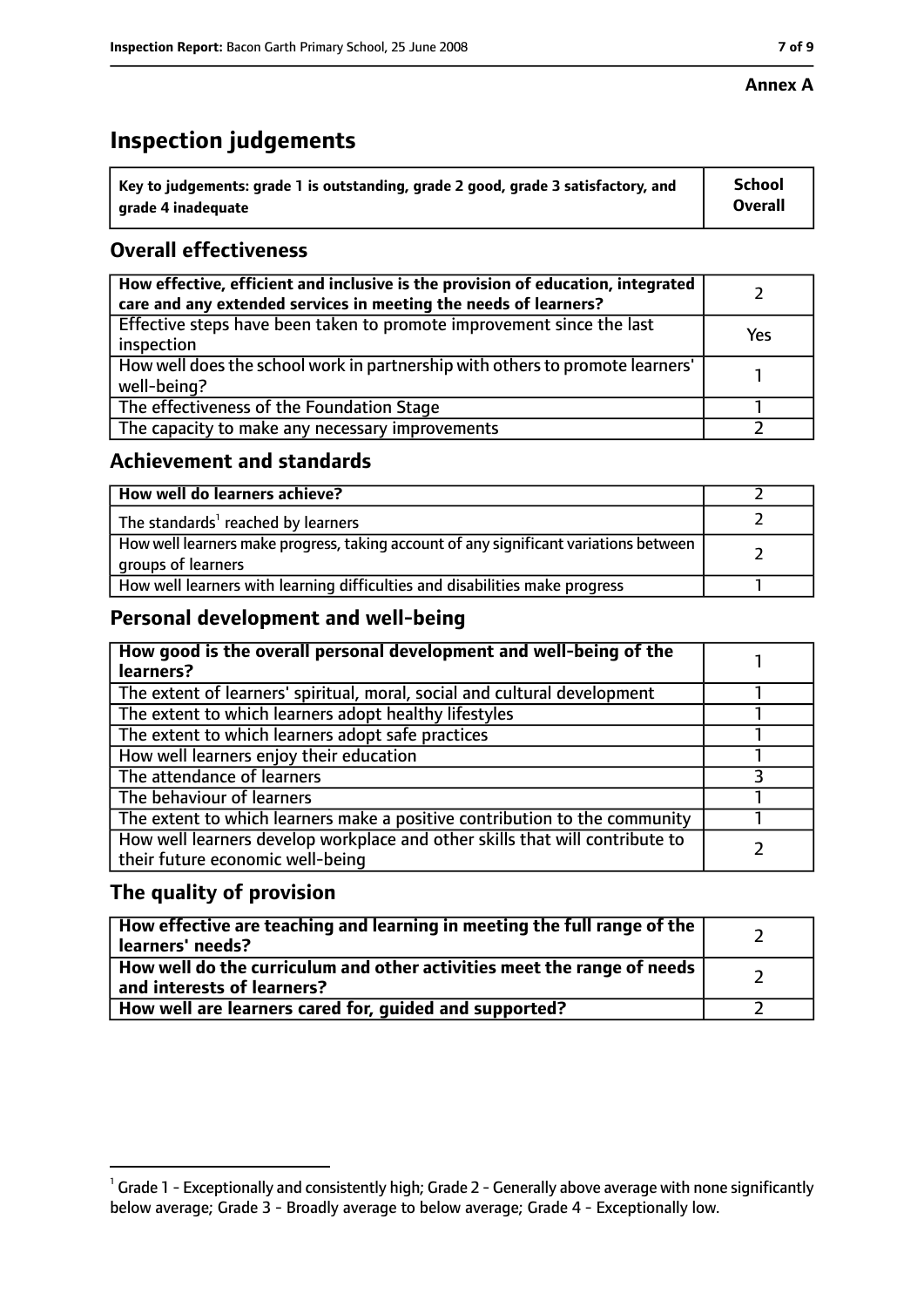# **Leadership and management**

| How effective are leadership and management in raising achievement<br>and supporting all learners?                                              |     |
|-------------------------------------------------------------------------------------------------------------------------------------------------|-----|
| How effectively leaders and managers at all levels set clear direction leading<br>to improvement and promote high quality of care and education |     |
| How effectively leaders and managers use challenging targets to raise standards                                                                 |     |
| The effectiveness of the school's self-evaluation                                                                                               |     |
| How well equality of opportunity is promoted and discrimination tackled so<br>that all learners achieve as well as they can                     |     |
| How effectively and efficiently resources, including staff, are deployed to<br>achieve value for money                                          |     |
| The extent to which governors and other supervisory boards discharge their<br>responsibilities                                                  |     |
| Do procedures for safequarding learners meet current government<br>requirements?                                                                | Yes |
| Does this school require special measures?                                                                                                      | No  |
| Does this school require a notice to improve?                                                                                                   | No  |